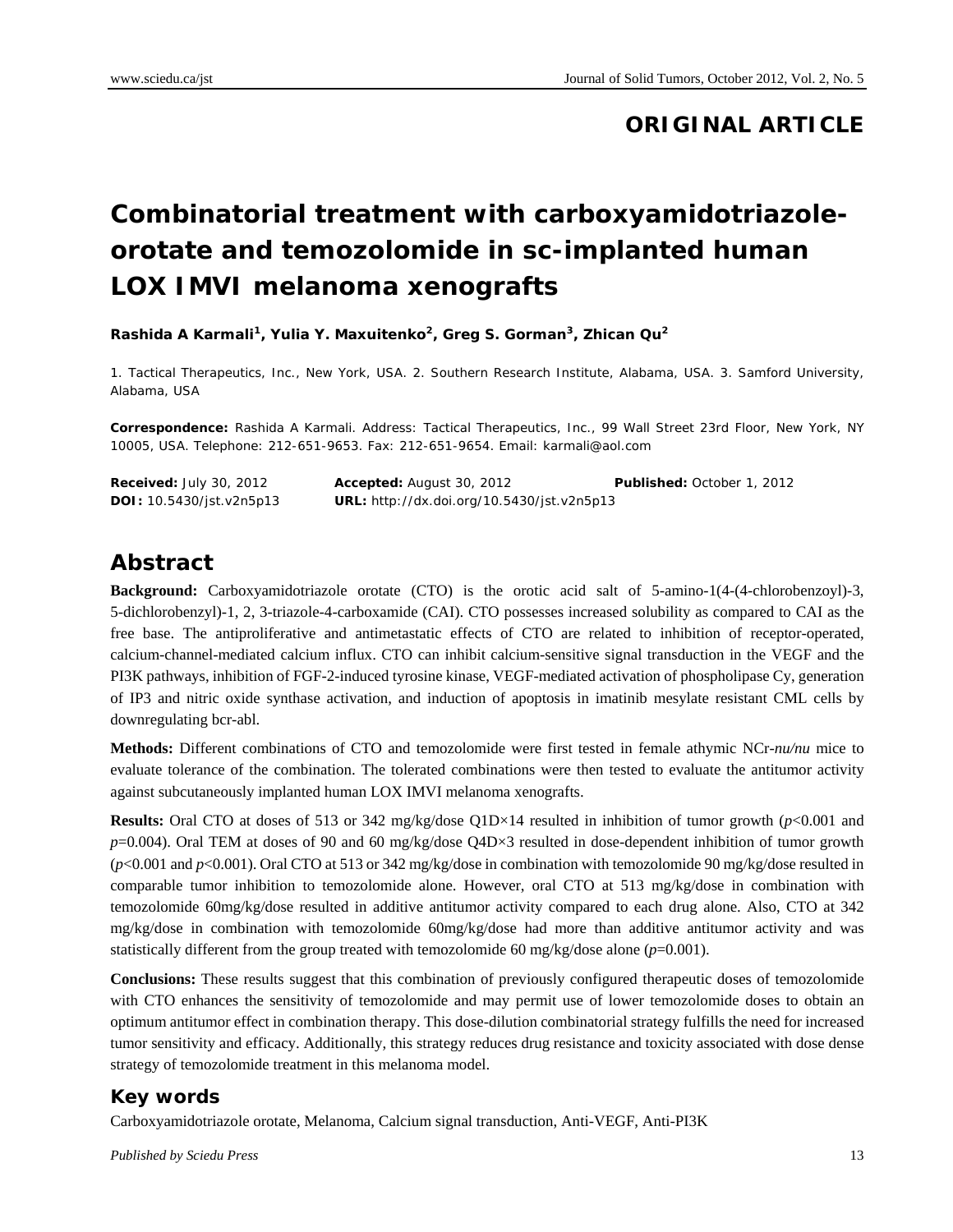## **1 Introduction**

Metastatic melanoma has very poor survival rates and treatment options have historically been limited. Most human melanomas feature a constitutively activated MAPK pathway through mutations in the NRAS or BRAF, a serine-threonine protein kinase, which is found in 50% to 60% of melanomas  $^{[1, 2]}$ . Mutated V600E BRAF is constitutively active  $[3, 4]$ . High circulating levels of VEGF are associated with a poor prognosis in patients with melanoma  $[5]$ . Chemotherapy is still the standard of care  $[6]$ , but response rates are low. The monoclonal antibody ipilimumab is active in patients with advanced melanoma and brain metastases [7], but is effective in only some patients [6-8]. The BRAF kinase inhibitors vemurafenib and dagrafenib (GSK2118436) are active in patients with BRAF<sup>V600E</sup> mutated melanoma and appear to have activity in the brain, although a small number of patients have been treated to date  $[9]$ .

Maximum tolerated dose (MTD) chemotherapy given as single drug rarely cures cancer because initially responsive tumors rapidly acquire resistance after drug exposure. Dose dense strategies then aim to shrink the tumors but cause toxicities <sup>[10-11]</sup>. To minimize toxicities, metronomic regimens have been tested in which drug is administered at a lower dose than MTD but at more frequent intervals <sup>[12]</sup>. These regimens induce improved antitumor effects by a variety of mechanisms in the tumor microenvironment.

Therefore, the tumor microenvironment must be considered in the selection of cytotoxic drugs, such as determining what interferences exist or are induced in the microenvironment by chemotherapy and how these affect the tumor response to the cytotoxic drugs  $^{[13]}$ . Presently, we tested a modification of the metronomic schedule using combinatorial varying doses of temozolomide and CTO to achieve the maximum antitumor response, and show that this response is achieved by a dose dilution strategy.

Melanoma exhibits characteristics that equip it to compensate in the face of various single-therapy approaches and curtail responses to treatment. After initial responses, inhibition of BRAF kinase  $^{[1]}$  and VEGF  $^{[4]}$  fail as melanoma develops resistance via treatment-induced compensatory signaling involving the MAPK or PI3K/Akt pathways  $^{[1]}$ , and rebound pERK activation and escape from BRAF inhibition <sup>[3]</sup>. Resistance to anti-VEGF therapy develops by activation of alternate proangiogenic pathways, likely in response to increased tumor tissue hypoxia. In preclinical studies, when angiogenesis is impaired, tumor mass shrinks initially, followed by enhanced tumor invasiveness and metastasis  $^{[14]}$ .

Combinatorial treatments may effectively counter drug resistance. Most successful regimens use combinatorial therapy whose drugs have different mechanisms of action <sup>[10]</sup>. Combination therapy that targets early interference by the tumor to drug therapy may enhance cytotoxic drug efficacy, thereby avoiding the need to treat with full dosages [13]. Combination therapy permits a broader range of interaction between treatment drugs and a heterogeneous tumor population  $[11]$ . Combined BRAF, PI3K and mTORC1/2 inhibition suppress compensatory signaling in melanoma cell lines  $^{[1]}$ . Combination treatment of melanomas lacking PTEN expression with the BRAF inhibitor PLX4720 and a PI3K inhibitor enhances expression of proapoptotic BIM at the mRNA and protein level in melanoma cell lines [15]. Concurrent PI3K and mTOR targeting in melanoma show strong synergism in 23 melanoma cell lines [16].

1, 2, 3-triazole-4-carboxyamidotriazole orotate (CTO) is a novel salt form of 5-amino-1 (4 (4-chlorobenzoyl)-3, 5-dichlorobenzyl)-1, 2, 3-triazole-4-carboxamide (CAI), a cytostatic agent that has been evaluated for safety and efficacy in several clinical trials. The antiproliferative and antimetastatic effects of CTO are related to inhibition of receptor operated, calcium-channel-mediated calcium influx.

The combination of CTO and the alkylating agent temozolomide showed synergistic antitumor activity in glioblastoma xenograft mouse models. In addition, analysis of brain tissue of animals treated orally with CTO demonstrated that CTO crosses the blood-brain barrier [17]. Both low- and high-dose CTO in combination with temozolomide have synergistic activity that yields greater inhibition than temozolomide alone.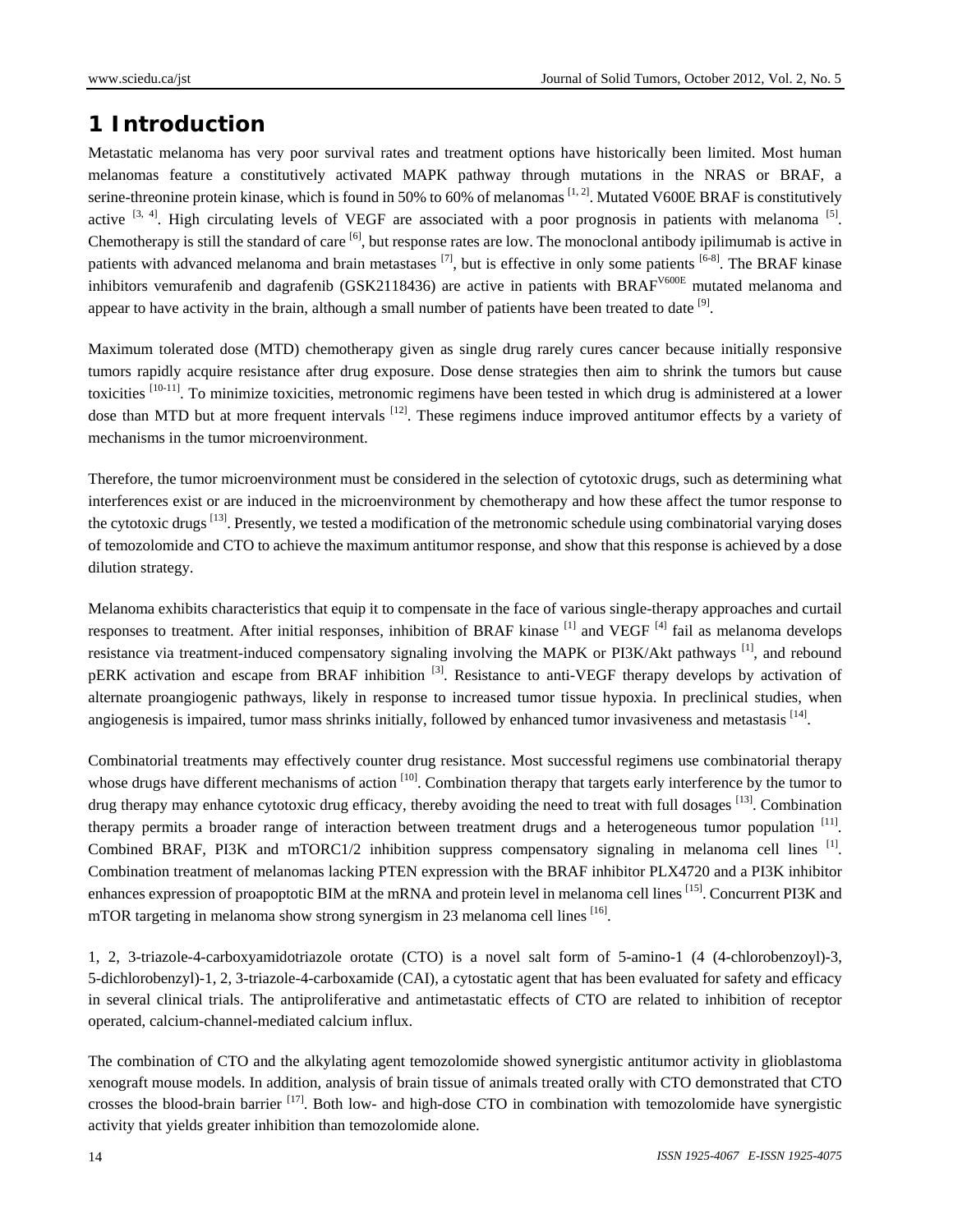Given that CTO in combination with temozolomide demonstrates synergistic activity that yields greater inhibition than temozolomide alone, a metronomic schedule of CTO alone, or the combination of CTO with temozolomide, offer a potentially improved approach to melanoma treatment. Different combinations of CTO and temozolomide were first tested in female athymic NCr-*nu/nu* mice to evaluate tolerance of the combination. The tolerated combinations were then tested to evaluate the antitumor activity against subcutaneously implanted human LOX IMVI melanoma xenografts. In this report, we present our evaluation of the antitumor activity of CTO when administered in combination with temozolomide against melanoma xenografts in mice, and also the anti angiogenic activity of CTO in the Matrigel plug model.

## **2 Materials and methods**

## **2.1 Drug formulation**

#### **2.1.1 Reagents**

CTO (MW 580.76) was synthesized by Johnson Matthey Pharma Services (Devens, MA). Avastin®, a clinical formulation of bevacizumab (25 mg/mL), was produced by Genentech Inc. (South San Francisco, CA). Temodar® (temozolomide, 20 mg/capsule) was produced by Merck & Co (Whitehouse Station, NJ). Polyethylene glycol (PEG 400, MW 400) was purchased from Aldrich Chemistry (Sigma-Aldrich Co. LLC, St. Loius, MO). Deionized water (ASTM Type II) was purchased from LabChem, Inc. (Pittsburgh, PA). Klucel (hydroxypropyl cellulose) was purchased from Aldrich. Saline (physiological saline solution, for animal use only, sterile preservative-free) was purchased from Nova-Tech, Inc. (Grand Island, NE) or Phoenix Pharmaceuticals, Inc. (St. Louis, MO). Tween 80 (T80, polysorbate 80) was purchased from Fisher Scientific (Pittsburgh, PA). BD Matrigel™ Basement Membrane Matrix (high concentration) was purchased from BD Biosciences (San Jose, CA). Recombinant human VEGF 165 (VEGF) and recombinant human FGF basic 146 aa (FGFb) were purchased from R&D Systems (Minneapolis, MN). Purified anti-mouse CD31 (PECAM-1) antibody was purchased from BD Biosciences.

#### **2.1.2 CTO**

CTO was formulated once every 5 to 7 days in 40% PEG 400 in deionized water, and the formed suspension was vortexed and sonicated briefly to achieve a homogenous suspension. For all three experiments, dosing suspensions were stored refrigerated between treatments and were warmed to room temperature and vortexed to resuspend the compound before each treatment. CTO was administered to mice by exact individual animal's body weight on each day of treatment. The injection volume was 0.1 mL/10 g body weight.

#### **2.1.3 Temozolomide**

Temozolomide was prepared on each day of treatment by emptying the contents of the capsules (assuming 100% recovery), adding several drops of T80 to the powder, and then adding 0.3% Klucel in saline to yield a concentration of 4.5 mg/mL. A portion of the resulting suspension was diluted further with 0.3% Klucel in saline to achieve a concentration of 3.0 mg/mL. Temozolomide dosing formulations were administered to mice within 30 minutes of formulation by exact individual body weight on each day of treatment. The injection volume was 0.2 mL/10 g body weight.

#### **2.1.4 Bevacizumab**

For the Matrigel plug assays, a 25.0 mg/mL solution of bevacizumab was diluted on each day of treatment with saline to yield a concentration of 1.0 mg/mL. Bevacizumab dosing solution was treated as light-sensitive. Bevacizumab was administered to mice by exact individual animal's body weight on each day of treatment. The injection volume was 0.1 mL/10g body weight.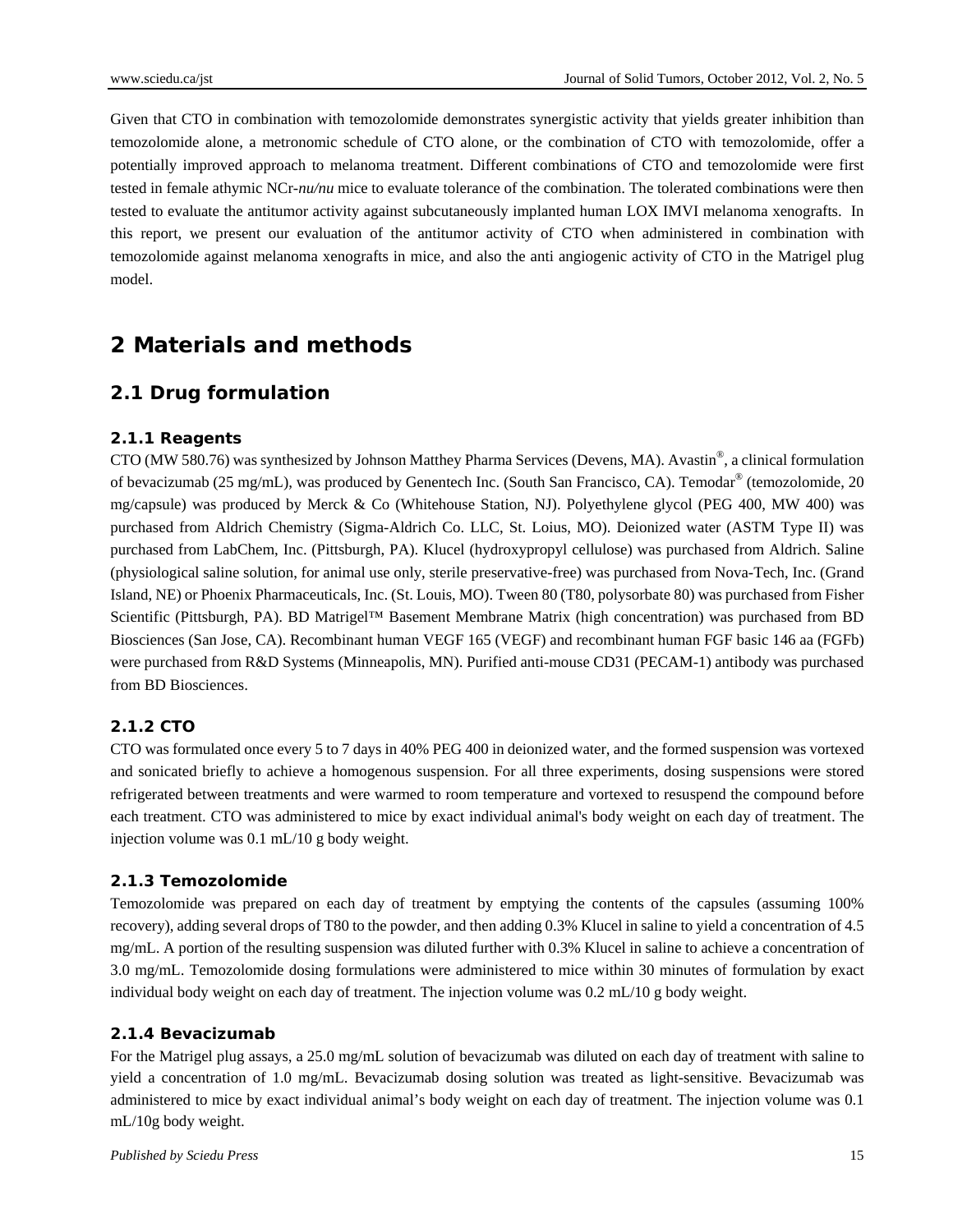### **2.2 Tumor model**

**CTO/temozolomide tolerance:** Animals were non-tumored.

**LOX IMVI melanoma xenografts:** Human LOX IMVI melanoma cells were obtained from DCTD Tumor Repository, National Cancer Institute at Frederick (Frederick, MD). Each mouse was implanted SC near the right flank with one million  $(1 \times 10^6)$  of the LOX IMVI human melanoma cells from an *in vivo* passage using a 23 g needle. The day of tumor fragment implantation was designated as Day 0. Individual tumors of 90 animals grew to 126-198 mm<sup>3</sup> in size on Day 6 after tumor implantation, the day of treatment initiation. Those animals selected with tumors in the proper size range were assigned to nine treatment groups so that the mean tumor volumes in all groups on Day 6 were as close to each other as possible (mean tumor volumes were 165 or 166 mm<sup>3</sup>; median tumor volumes ranged from 162 to 176 mm<sup>3</sup>).

**Matrigel plug assay:** Non-tumored animals received Matrigel™ Basement Membrane Matrix mixed with 50 ng/mL VEGF and 50 ng/mL FGFb as antiogenic stimuli.

### **2.3 Animal care**

Six-to-seven-week old female athymic NCr-*nu/nu* mice were purchased from Charles River Laboratories (Wilmington, MA) and acclimated in the laboratories prior to experimentation. The animals were housed in microisolator cages, 5 to 6 per cage, in a 12-hour light/dark cycle. The animals received filtered Birmingham municipal water and sterilized Teklad Global 16% protein rodent diet (2016S, Harlan Laboratories, Inc.) [Harlan-Teklad TD8656 for Matrigel plug assay] ad libitum starting on the day of arrival. Cages were changed twice weekly. The animals were observed daily and clinical signs were noted. All experimental procedures were approved by the Institutional Animal Care and Use Committee of Southern Research Institute. Animal laboratories of Southern Research Institute are AAALAC accredited.

### **2.4 Drug treatment**

**CTO/temozolomide tolerance:** The experiment consisted of five groups of five mice per group. One group received CTO only at a dose of 1026 mg/kg/dose once a day for fifteen consecutive days (Q1D×15, Days 1-15). Four groups received combination treatment with CTO and temozolomide, both administered by oral gavage (PO). Beginning on Day 1, combination treatment groups received CTO at 513 and 342 mg/kg/dose once a day for 14 consecutive days (Q1D×14, Days 1-14), and temozolomide at 90 and 60 mg/kg/dose once every 4 days for a total of three injections (Q4D×3, Days 1, 5, and 9) in the following combinations: CTO 513 mg/kg/dose with temozolomide 90 mg/kg/dose; CTO 342 mg/kg/dose with temozolomide 90 mg/kg/dose; CTO 513 mg/kg/dose with temozolomide 60 mg/kg/dose; and CTO 342 mg/kg/dose with temozolomide 60 mg/kg/dose. On the days when both compounds were administered, CTO was administered first, followed immediately by the administration of temozolomide.

**LOX IMXI melanoma xenografts:** The experiment consisted of nine groups of 10 mice per group. All treatments were administered starting on Day 6. CTO (or its vehicle) was administered PO on a Q1D×14 schedule (Days 6-19). Temozolomide (or its vehicle) was administered PO on a Q4D×3 schedule (Days 6, 10, and 14). The control group received the combination of CTO vehicle and temozolomide vehicle. Two treatment groups received CTO at 513 or 342 mg/kg/dose. Two treatment groups received temozolomide at 90 or 60 mg/kg/dose. The four combination treatment groups received CTO 513 mg/kg/dose with temozolomide 90 mg/kg/dose; CTO 342 mg/kg/dose with temozolomide 90 mg/kg/dose; CTO 513 mg/kg/dose with temozolomide 60 mg/kg/dose; and CTO 342 mg/kg/dose with temozolomide 60 mg/kg/dose. On the days when both compounds were given, CTO was given first, followed immediately by the administration of temozolomide.

**Matrigel plug assay:** The experiment consisted of five groups of six mice per group. All treatments were administered starting on Day 0. The control group received CTO vehicle administered PO once a day for ten consecutive days (Q1D×10, Days 0-9).Three treatment groups received CTO administered PO at 513, 342, and 228 mg/kg/dose on a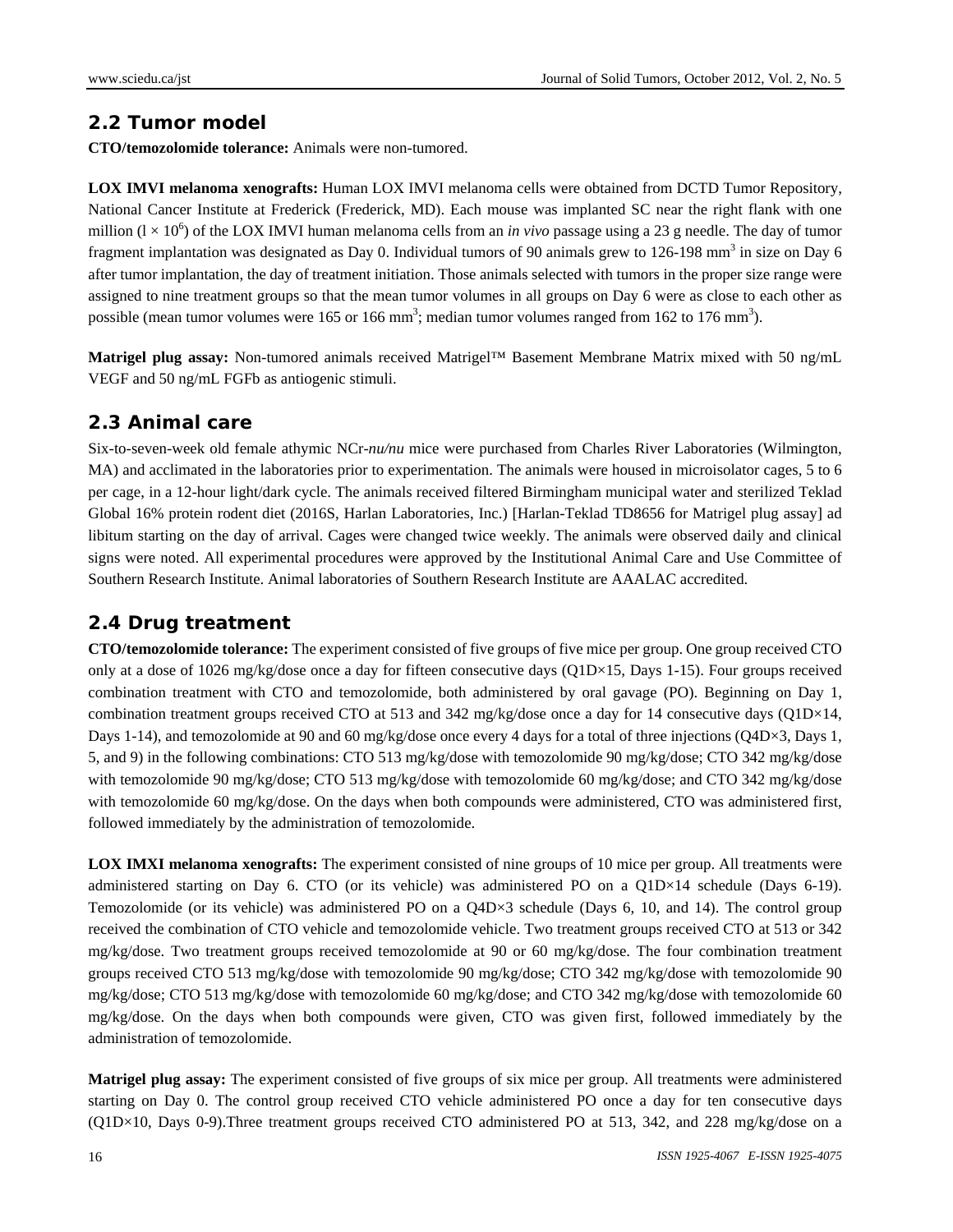Q1D×10 schedule. The fourth treatment group received bevacizumab intravenously (IV) at 10 mg/kg/injection on a Q4D×3 schedule (Days 0, 4, and 8).

### **2.5 Parameters evaluated**

**CTO/temozolomide tolerance:** Days of deaths and a 22-day survival were evaluated. Group mean body weights on each day of data collection, and change in mean body weight on each day of data collection relative to the mean body weight on Day 1 (in grams and as a percent), were calculated.

**LOX IMVI melanoma xenografts:** The number of nonspecific deaths, number of complete tumor regressions, number of tumor-free survivors on Day 35, and the median time for the tumors to reach four tumor mass doublings were determined. The median time to reach four tumor mass doublings in each of the treated groups (T) and in the control group (C) was used in the calculation of the overall delays in the growth of the median tumors (T - C, days). Median tumor volume in the treatment groups (T) was compared with the median tumor volume in the control group ( $T/C \times 100\%$ ) on Day 19 (the last day of treatment with CTO and the last day of data collection when mice in the control group were still alive) to further evaluate the antitumor efficacy of the combination treatments.

**Matrigel plug assay:** The number of CD31-positive blood vessels in one entire section of each Matrigel plug was counted under the microscope. The average number of micro vessels for each mouse group was calculated.

## **2.6 Plasma drug levels**

CAI levels in plasma were measured using animals from the CTO/temozolomide tolerance and LOX IMVI melanoma xenograft experiments.

#### **2.6.1 Blood collection**

**CTO/temozolomide tolerance:** Five mice treated with CTO at a dose of 1026 mg/kg/dose was bled on Day 15, 4h after the last treatment with CTO. Blood was collected from each mouse by retro-orbital puncture under  $CO<sub>2</sub>/O<sub>2</sub>$  anesthesia and plasma was separated, frozen on dry ice, and stored at below -70℃ until analysis. After bleeding, each mouse was euthanized.

**LOX IMVI melanoma xenografts:** Five mice in the groups treated with CTO, CTO plus temozolomide, and the vehicles were bled on Day 19, 4 hours after the last treatment with CTO. Blood was collected from animals given CTO only at 513 and 342 mg/kg/dose; CTO at 513 and 342 mg/kg/dose, each in combination with 90 mg/kg/dose of temozolomide; and CTO at 513 and 342 mg/kg/dose, each in combination with 60 mg/kg/dose of temozolomide. Approximately 300 *µ*L of blood was collected from each mouse by submandibular route (without anesthesia, survival bleeding) and plasma was removed, frozen on dry ice, and stored at below -70℃ until analysis.

#### **2.6.2 Statistical analysis**

There was no statistical analysis done in the CTO/temozolomide tolerance experiment. In the LOX IMVI melanoma xenograft study, the individual animal's time to reach four tumor mass doublings was used as the endpoint in a life tables analysis (Kaplan-Meier survival analysis followed by a log-rank test). The life tables analysis allows for the comparison of the growth data between the groups using the animals whose tumors did not reach the evaluation point, by censoring them. The individual animal's tumor volume on Day 19 was used as the endpoint in a Student's t-test (or Mann-Whitney rank sum test) in order to statistically compare the growth data between the groups. A nonparametric test was used when the data set did not the pass the normality or equal variance test. In the Matrigel plug assay, the number of blood vessels between the groups was compared by t-test or Mann-Whitney rank sum test (used when the data set did not pass the equal variance test) using SigmaStat 3.5 software. Measured CAI plasma levels were compared using a one tailed t-test and one-way ANOVA. SigmaStat version 3.5 or GraphPad version 4.03 were used for statistical analysis. The difference between the groups was considered significant if the *P* value was less than or equal to 0.05.

*Published by Sciedu Press* 17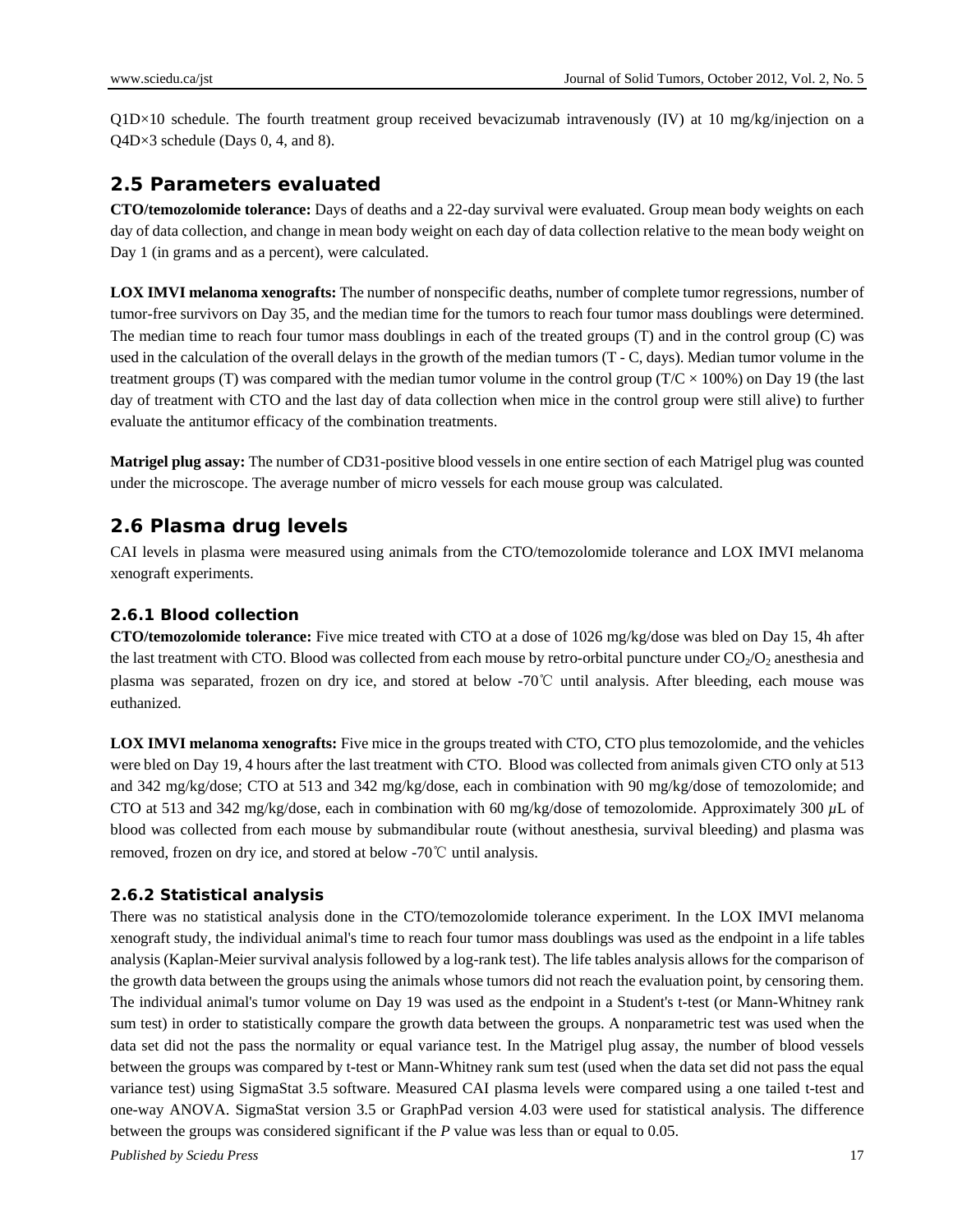## **3 Procedures for parameter evaluations**

## **3.1 Microvessel analysis**

Matrigel plug assay: The Matrigel plug assay was adapted from Hotchkiss et al. <sup>[18]</sup> (2002) and optimized. Matrigel™ Basement Membrane Matrix was mixed with 50 ng/mL VEGF and 50 ng/mL FGFb, as angiogenic stimuli, and kept at 4℃. Each mouse was implanted SC bilaterally (in the right and left flanks) with 0.5 mL of Matrigel using a 23-gauge needle. The injection was done rapidly to ensure that the entire content was delivered in one plug. The day of implantation was designated as Day 0. Formed plugs from each mouse were collected on Day 10 and fixed in 10% neutral buffered formalin. After formalin fixation, Matrigel plugs were embedded in paraffin and a  $4 \mu$ m thickness slide was prepared from each paraffin block. Only intact plugs of not less than 4 mm in diameter were analyzed. Sections collected around the center part of each plug were processed with antigen retrieval and then immunostained with specific antibody against CD31 and counterstained with H&E.

## **3.2 Tumor Measurements and Body Weights**

**CTO/temozolomide tolerance:** Animals were checked and mortality was recorded once daily. The animals were weighed twice a week starting on Day 1.

**LOX IMVI melanoma xenografts:** The SC tumors were measured and the animals were weighed two times a week starting on the first day of treatment. Tumor volume was determined by caliper measurements (mm) and using the formula for an ellipsoid sphere:  $LxW^2/2 = mm^3$ , where L and W refer to the larger and smaller perpendicular dimensions collected at each measurement. Limit of detection was 4×4 mm.

## **3.3 Study Duration**

**CTO/temozolomide tolerance:** Mice treated with CTO at a dose of 1026 mg/kg/dose were euthanized after blood collection on Day 15. The experiment was terminated on Day 22.

**LOX IMVI melanoma xenografts:** The experiment was terminated on Day 35. Any moribund animal or any animal whose tumor ulcerated or reached  $4,000$  mm<sup>3</sup> in volume was euthanized prior to the scheduled day of termination for humane reasons.

**Matrigel plug assay:** The experiment was terminated on Day 10.

## **4 Results**

## **4.1 CTO/temozolomide tolerance**

The tolerance of female athymic NCr-*nu/nu* mice to the combination treatment of CTO and temozolomide was evaluated. The combination treatment of CTO at 513 or 342 mg/kg/dose and temozolomide at 90 or 60 mg/kg/dose was tolerated without deaths at all doses tested. Animals in all four groups gained weight after the end of the treatment. Thus, the maximum tolerated dose (MTD, defined as the dose which does not result in death or produces no more than 20% mean body weight loss) of the combination treatment of CTO, when administered PO on a  $Q1D\times14$  schedule, plus temozolomide, when administered PO on a Q4D×3 schedule to nontumored female athymic NCr-*nu/nu* mice, was above 513 mg/kg/dose for CTO and 90 mg/kg/dose for temozolomide in this experiment (Table 1).

Treatment with CTO administered PO on a Q1D×15 schedule to nontumored female athymic NCr-*nu/nu* mice at a dose of 1026 mg/kg/dose was also tolerated without deaths. Thus, the MTD was above 1026 mg/kg/dose in this experiment (Table 1).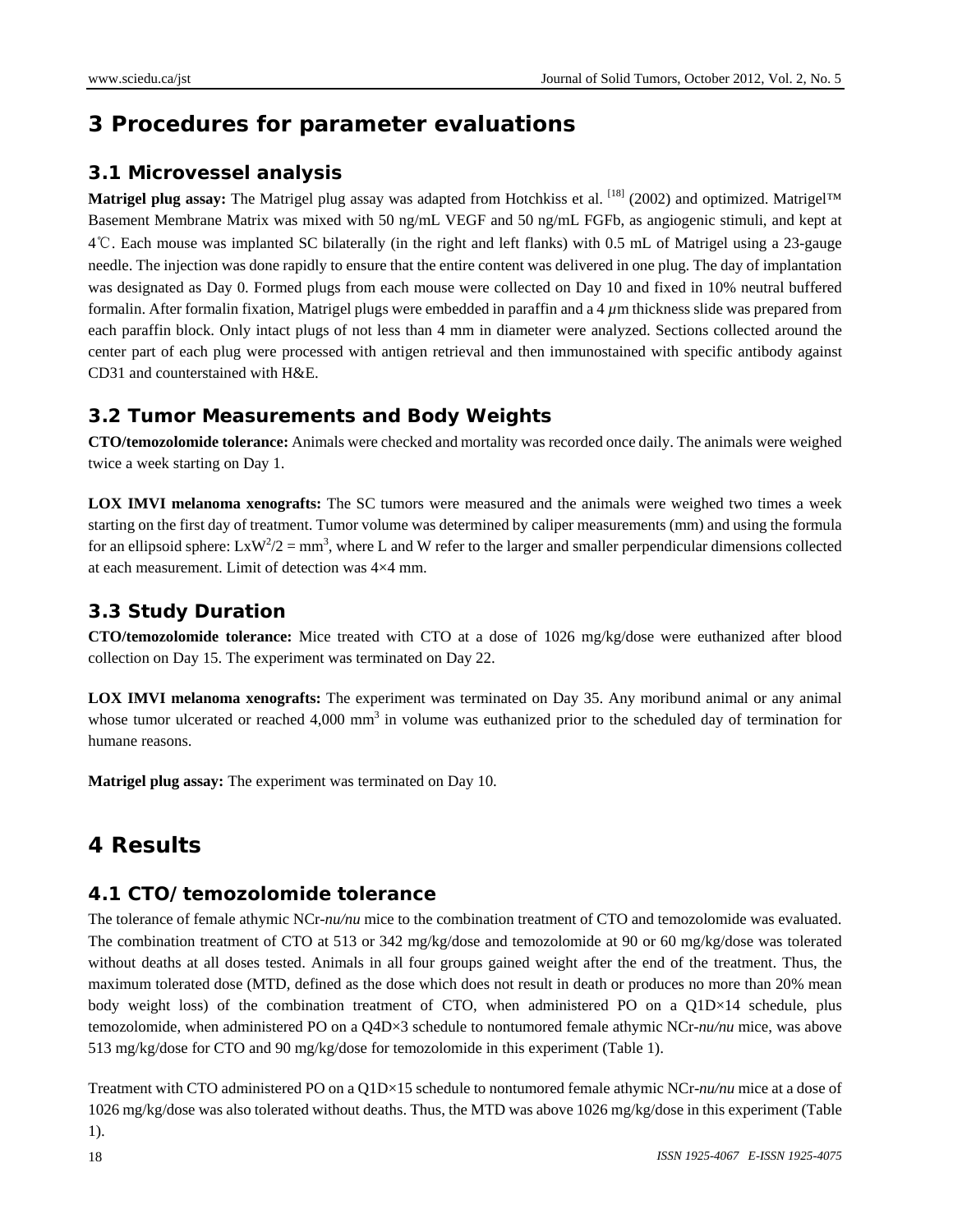|  |  | Table 1. Mean Gross Body Weight Percent Change CTO Tolerance Experiments |
|--|--|--------------------------------------------------------------------------|
|  |  |                                                                          |

| Compound                          | <b>Day</b>   |                         |                         |                |                |        |        |
|-----------------------------------|--------------|-------------------------|-------------------------|----------------|----------------|--------|--------|
| Mg/kg/dose                        | $\mathbf{1}$ | $\overline{\mathbf{4}}$ | $\overline{\mathbf{8}}$ | 11             | 15             | 18     | 22     |
| <b>CTO 513</b>                    |              |                         |                         |                |                |        |        |
| Temozolomide 90                   |              |                         |                         |                |                |        |        |
| Mean gross body weight (g)        | 21.9         | 20.6                    | 20.8                    | 21.2           | 22.6           | 23.6   | 24.3   |
| Mean gross body weight change (g) |              | $-1.3$                  | $-1.1$                  | $-0.7$         | $+0.7$         | $+1.7$ | $+2.4$ |
| Mean gross body weight change (%) |              | $-6$                    | $-5$                    | $-3$           | 3              | 8      | 11     |
| <b>CTO 513</b>                    |              |                         |                         |                |                |        |        |
| Temozolomide 60                   |              |                         |                         |                |                |        |        |
| Mean gross body weight (g)        | 23.7         | 22.3                    | 22.8                    | 23.0           | 25.2           | 26.3   | 26.9   |
| Mean gross body weight change (g) |              | $-1.4$                  | $-0.9$                  | $-0.7$         | $+1.5$         | $+2.6$ | $+3.2$ |
| Mean gross body weight change (%) |              | $-6$                    | $-4$                    | $-3$           | 6              | 11     | 14     |
| <b>CTO 342</b>                    |              |                         |                         |                |                |        |        |
| Temozolomide 90                   |              |                         |                         |                |                |        |        |
| Mean gross body weight (g)        | 22.4         | 22.0                    | 21.4                    | 21.9           | 23.4           | 24.1   | 25.1   |
| Mean gross body weight change (g) |              | $-0.4$                  | $-1.0$                  | $-0.5$         | $+1.0$         | $+1.7$ | $+2.7$ |
| Mean gross body weight change (%) |              | $-2$                    | $-4$                    | $-2$           | $\overline{4}$ | 8      | 12     |
|                                   |              |                         |                         |                |                |        |        |
| <b>CTO 342</b>                    |              |                         |                         |                |                |        |        |
| Temozolomide 60                   |              |                         |                         |                |                |        |        |
| Mean gross body weight (g)        | 24.4         | 23.0                    | 23.7                    | 24.4           | 25.3           | 25.9   | 26.5   |
| Mean gross body weight change (g) |              | $-1.4$                  | $-0.7$                  | 0.0            | $+0.9$         | $+1.5$ | $+2.1$ |
| Mean gross body weight change (%) |              | $-6$                    | $-3$                    | $\overline{0}$ | $\overline{4}$ | 6      | 9      |
| CTO 1026                          |              |                         |                         |                |                |        |        |
| Mean gross body weight (g)        | 25.7         | 24.8                    | 25.6                    | 25.5           | 26.1           |        |        |
| Mean gross body weight change (g) |              | $-0.9$                  | $-0.1$                  | $-0.2$         | $+0.4$         |        |        |
| Mean gross body weight change (%) |              | $-4$                    | $\mathbf{0}$            | $-1$           | 2              |        |        |

#### **4.2 LOX IMVI melanoma xenografts**

The effects of administering CTO alone, temozolomide alone, and CTO combined with temozolomide on tumor regression, number of tumor-free survivors, and median time to four doublings were evaluated using LOX IMVI melanoma xenograft model in NCr *nu/nu* female mice. A summary of the LOX IMVI melanoma xenograft experimental results, including maximum mean body weight loss, median days to four doublings, median tumor growth delay, and median T/C, are presented in Table 2.

Control, vehicle-treated LOX IMVI melanoma xenografts grew progressively in all 10 animals, reaching 4,800 mm<sup>3</sup> in volume on Day 19.

In the CTO 513 mg/kg/dose group, one animal died on Day 20. Growth of the tumors in the group administered CTO at 513 mg/kg was found to be statistically different from the growth of the tumors in the control group, when individual animal's times to reach four tumor mass doublings were compared (*P*<0.001). Tumor volumes on Day 19 in the 513 mg/kg CTO treated group were statistically different from the tumor volumes in the vehicles treated control group  $(P<0.010)$ .

In the CTO 342 mg/kg/dose group, growth of the tumors was found to be statistically different from the growth of the tumors in the control group, when individual animal's times to reach four tumor mass doublings were compared (*P*=0.004). Tumor volumes on Day 19 in the 342 mg/kg CTO-treated group were statistically different from the tumor volumes in the vehicles-treated control group (*P*=0.010).

*Published by Sciedu Press* 19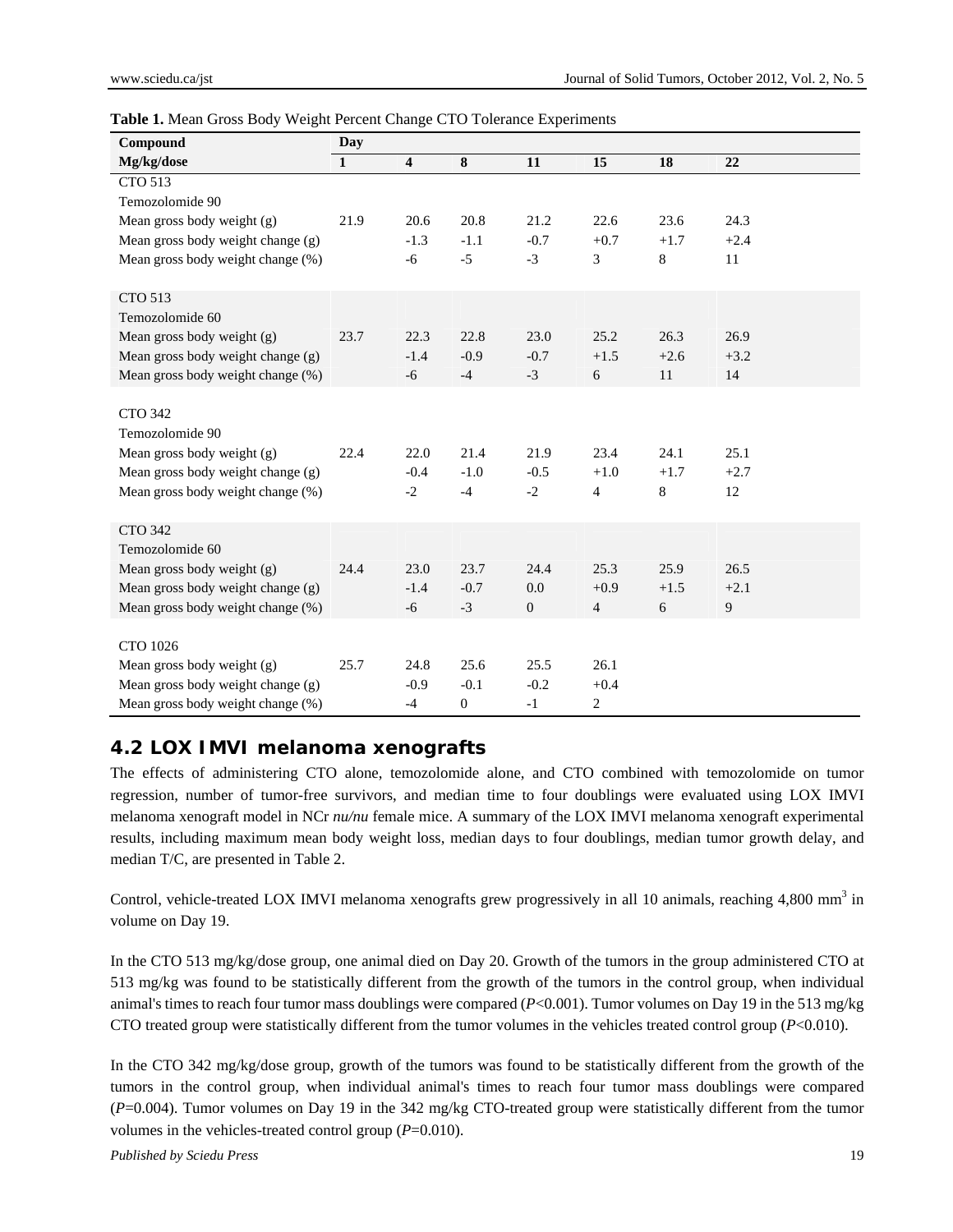| <b>Treatment</b>        |                           |                 | No. of         | <b>Maximum</b><br><b>Mean Body</b> | <b>Median</b><br>Days to 4 | Growth<br><b>Delay</b> | Median T/C (%) Day |
|-------------------------|---------------------------|-----------------|----------------|------------------------------------|----------------------------|------------------------|--------------------|
| Compound                | <b>Dose</b><br>mg/kg/dose | Route           | <b>Animals</b> | Weight<br>Loss                     | <b>Doublings</b>           | $(T-C)^a$              | 19                 |
| Control                 |                           |                 |                |                                    |                            |                        |                    |
| CTO vehicle             | $\boldsymbol{0}$          | PO <sub>1</sub> | 10             |                                    | 8.7                        | N/A                    | $\rm N/A$          |
| Temozolomide<br>vehicle | $\boldsymbol{0}$          | PO              |                |                                    |                            |                        |                    |
| Monotherapy             |                           |                 |                |                                    |                            |                        |                    |
| CTO                     | 513                       | PO              | $10\,$         | 4%                                 | 11.8                       | 3.1                    | 65                 |
| <b>CTO</b>              | 342                       | PO              | 10             | 2%                                 | 10.3                       | 1.6                    | 70                 |
|                         |                           |                 |                |                                    |                            |                        |                    |
| Temozolomide            | 90                        | PO <sub>1</sub> | 10             | 7%                                 | 17.2                       | 8.5                    | 36                 |
| Temozolomide            | 60                        | PO              | 10             | 7%                                 | 12.3                       | 3.6                    | 57                 |
| Combination therapy     |                           |                 |                |                                    |                            |                        |                    |
| <b>CTO</b>              | 513                       | PO              | 10             | 16%                                | 20.2                       | 11.5                   | 27                 |
| Temozolomide            | 90                        | PO              | 10             |                                    |                            |                        |                    |
|                         |                           |                 |                |                                    |                            |                        |                    |
| <b>CTO</b>              | 342                       | PO              | 10             | 15%                                | 16.9                       | 8.2                    | 35                 |
| Temozolomide            | 90                        | PO              | 10             |                                    |                            |                        |                    |
|                         |                           |                 |                |                                    |                            |                        |                    |
| <b>CTO</b>              | 513                       | PO              | 10             | 8%                                 | 15.5                       | 6.8                    | 47                 |
| Temozolomide            | 60                        | PO              | $10\,$         |                                    |                            |                        |                    |
|                         |                           |                 |                |                                    |                            |                        |                    |
| <b>CTO</b>              | 342                       | PO <sub>1</sub> | 10             | $10\%$                             | 19.4                       | 10.7                   | 39                 |
| Temozolomide            | 60                        | PO              | 10             |                                    |                            |                        |                    |

**Table 2.** Response of SC LOX IMVI Melanoma Tumor to Treatment with CTO or CTO in Combination with Temozolomide

The observed CTO antitumor activity was not dose dependent when individual animal's times to reach four tumor mass doublings were compared (513 mg/kg versus 342 mg/kg: *P*=0.556) and when individual animal's tumor volumes on Day 19 were compared (513 mg/kg versus 342 mg/kg: *P*=0.204). Response of the SC-implanted human LOX IMVI melanoma xenografts to the treatment with CTO is presented graphically in Figure 1.

In the temozolomide 90 mg/kg/dose group, one animal died on Day 24. Growth of the tumors in the 90 mg/kg/dose group was found to be statistically different from the growth of the tumors in the control group, when individual animal's times to reach four tumor mass doublings were compared (*P*<0.001).Tumor volumes on Day 19 in the 90-mg/kg group were statistically different from the tumor volumes in the vehicles treated control group (*P*<0.001).

In the temozolomide at 60 mg/kg/dose group, growth of the tumors was found to be statistically different from the growth of the tumors in the control group, when individual animal's times to reach four tumor mass doublings were compared (*P*<0.001).Tumor volumes on Day 19 in the 60 mg/kg group were statistically different from the tumor volumes in the vehicles-treated control group (*P*<0.001).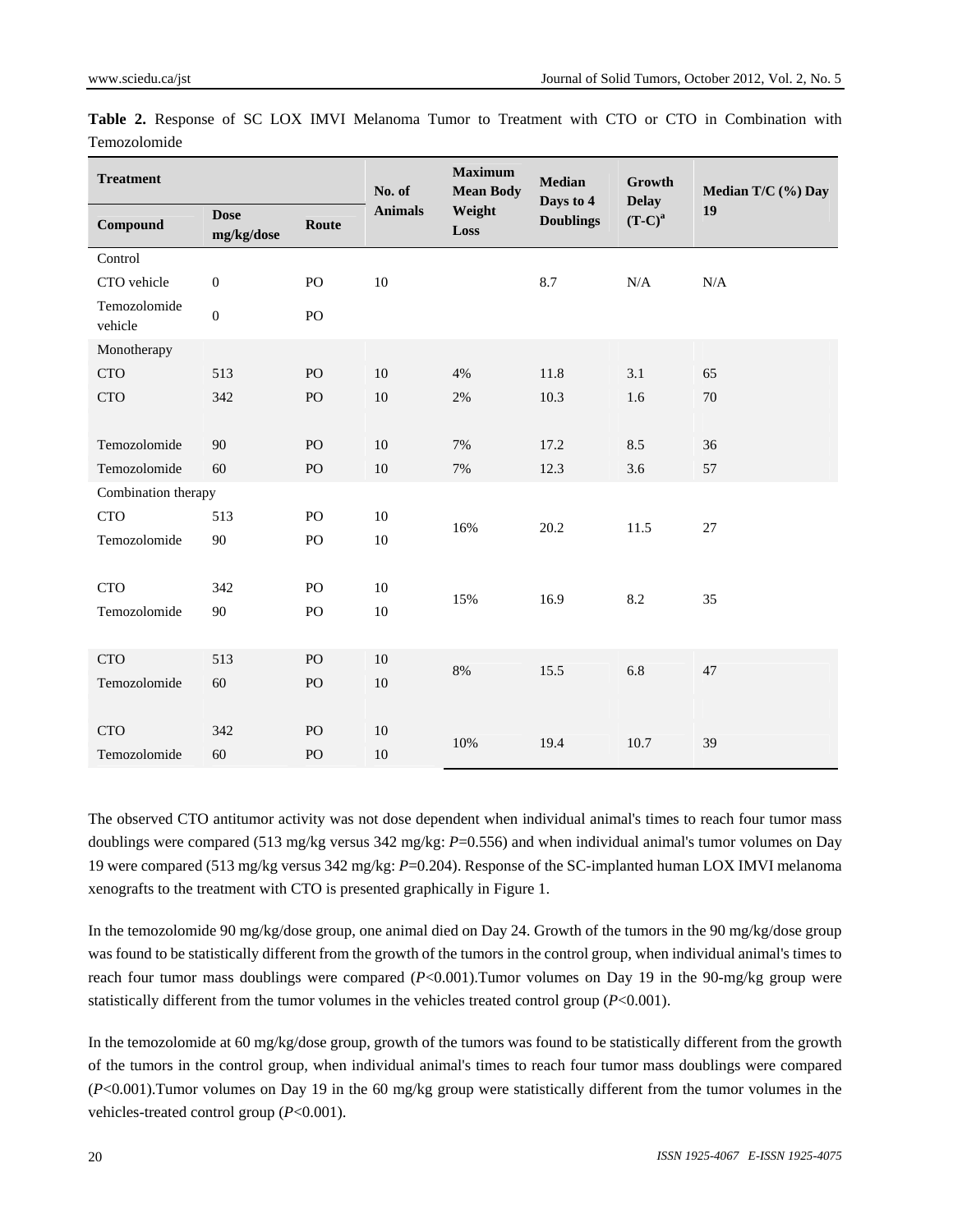

**Figure 1.** Response of SC Implanted LOX IMVI Human Melanoma to Treatment with CTO

The observed temozolomide antitumor activity was dose dependent when individual animal's times to reach four tumor mass doublings were compared (90 mg/kg versus 60 mg/kg: *P*<0.001) and when individual animal's tumor volumes on Day 19 were compared (90 mg/kg versus 60 mg/kg: *P*=0.004). Response of the SC-implanted human LOX IMVI melanoma xenografts to the treatment with temozolomide is presented graphically in Figure 2.



**Figure 2.** Response of SC Implanted LOX IMVI Human Melanoma to Treatment with Temozolomide

*Published by Sciedu Press* 21 In the group administered CTO 513 mg/kg/dose in combination with temozolomide 90 mg/kg/dose, one animal died on Day 22. Growth of the tumors in this combination treatment group was found to be statistically different from the growth of the tumors in the control group, when individual animal's times to reach four tumor mass doublings were compared (control vehicle versus CTO 513 mg/kg with temozolomide 90 mg/kg: *P*<0.001). However, tumor growth was not different from that in the group administered temozolomide at 90 mg/kg/dose alone (*P*=0.383). Tumor volumes on Day 19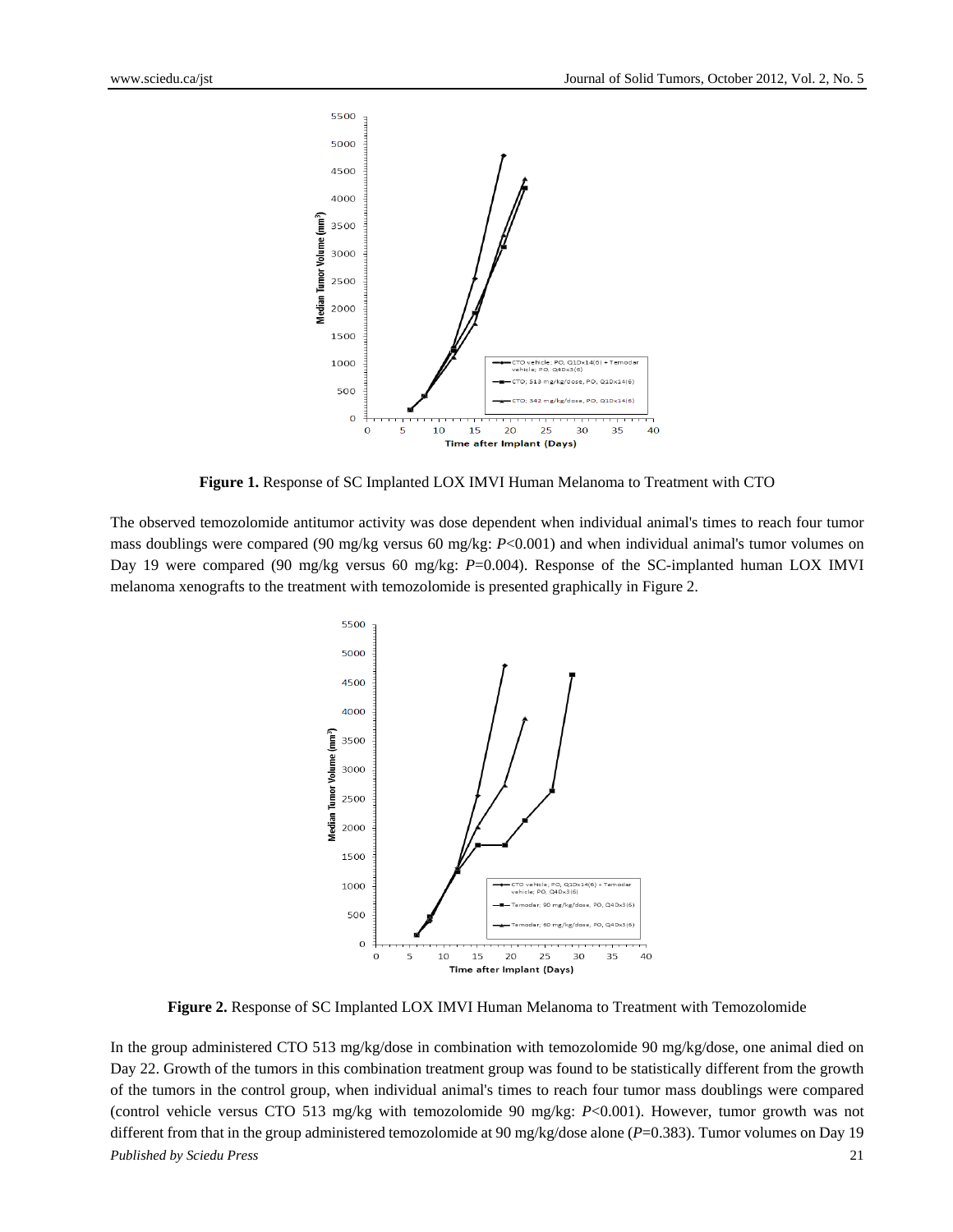in this combination group were statistically different from the tumor volumes in the vehicles treated control group (control vehicle versus CTO 513 mg/kg with temozolomide 90 mg/kg: *P*<0.001) and from the tumor volumes in the group treated with temozolomide 90 mg/kg/dose alone (temozolomide 90 mg/kg versus CTO 513 mg/kg with temozolomide 90 mg/kg: *P*=0.021).



**Figure 3.** Response of SC Implanted LOX IMVI Human Melanoma to Treatment with CTO in Combination with Temozolomide (90 mg/kg/dose)

In the group administered CTO 342 mg/kg/dose in combination with temozolomide 90 mg/kg/dose, three animals died (with deaths occurring on Days 19, 25, and 28). Growth of the tumors in this combination treatment group was found to be statistically different from those in the control group, when individual animal's times to reach four tumor mass doublings were compared (control vehicle versus CTO 342 mg/kg plus temozolomide 90 mg/kg: *P*<0.001). However, tumor growth was not different from the growth of the tumors in the group treated with temozolomide 90 mg/kg/dose alone (*P*=0.890). Tumor volumes on Day 19 in this combination group were statistically different from those in the vehicles-treated control group (control vehicle versus CTO 342 mg/kg plus temozolomide 90 mg/kg: *P*<0.001). However, tumor volumes were not different from those in the group treated with temozolomide 90 mg/kg/dose alone (temozolomide 90 mg/kg versus CTO 342 mg/kg plus temozolomide 90 mg/kg: *P*=0.211). Response of the SC-implanted human LOX IMVI melanoma xenografts to the treatment with CTO in combination with temozolomide 90 mg/kg/dose is presented graphically in Figure 3.

In the group administered CTO 513 mg/kg/dose in combination with temozolomide 60 mg/kg/dose, one animal died on Day 25. Growth of the tumors in this combination treatment group was found to be statistically different from the those in the control group, when individual animal's times to reach four tumor mass doublings were compared (control vehicle versus CTO 513 mg/kg with temozolomide 60 mg/kg: *P*<0.001); and from the growth of the tumors in the group treated with temozolomide 60 mg/kg/dose alone (temozolomide 60 mg/kg versus CTO 513 mg/kg plus temozolomide 60 mg/kg: *P*=0.001).Tumor volumes on Day 19 in this combination group were statistically different from those in the vehicles-treated control group (control vehicle versus CTO 513 mg/kg with temozolomide 60 mg/kg: *P*<0.001) and from the tumor volumes in the group treated with temozolomide 60 mg/kg/dose alone (temozolomide 60 mg/kg versus CTO 513 mg/kg with temozolomide 60 mg/kg: *P*=0.017). The antitumor activity of the combination treatment was additive compared to the antitumor activity produced by the administration of each compound alone: a median tumor growth delay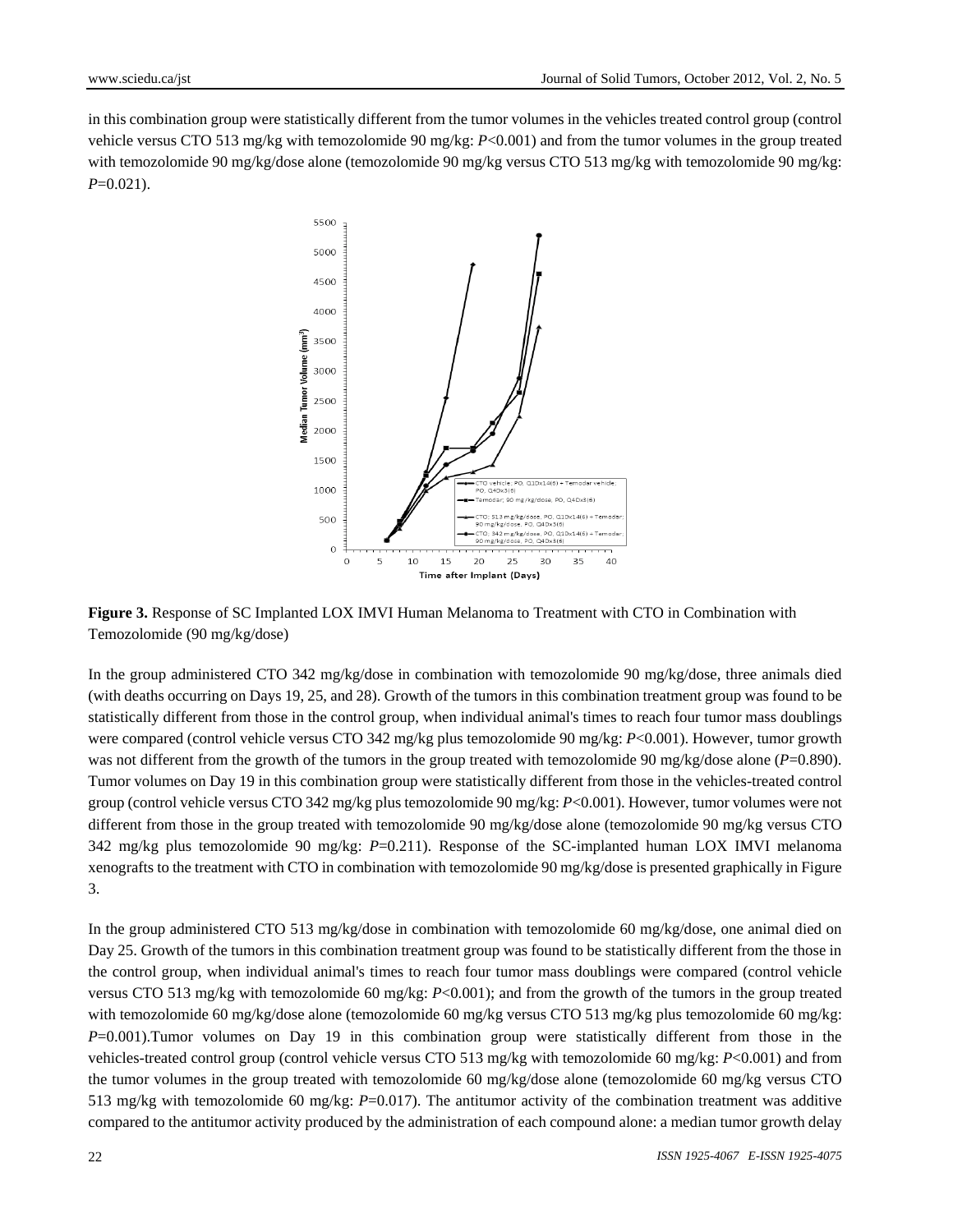in the CTO 513 mg/kg/dose group was 3.1 days; that of the temozolomide 60 mg/kg/dose group, 3.6 days. In comparison, the median tumor growth delay in the combination group administered CTO 513 mg/kg/dose plus temozolomide 60 mg/kg/dose was 6.8 days.

In the group administered CTO 342 mg/kg/dose in combination with temozolomide 60 mg/kg/dose, one animal died on Day 19. Growth of the tumors in this combination treatment group was found to be statistically different from those in the control group, when individual animal's times to reach four tumor mass doublings were compared (control vehicle versus CTO 342 mg/kg plus temozolomide 60 mg/kg: *P*<0.001); and from the growth of the tumors in the group treated with temozolomide 60 mg/kg/dose alone (temozolomide 60 mg/kg versus CTO 342 mg/kg plus temozolomide 60 mg/kg: *P*<0.001).Tumor volumes on Day 19 in this combination group were statistically different from those in the vehicles-treated control group (control vehicle versus CTO 342 mg/kg plus temozolomide 60 mg/kg: *P*<0.001) and from the tumor volumes in the group treated with temozolomide 60 mg/kg/dose alone (temozolomide 60 mg/kg versus CTO 342 mg/kg plus temozolomide 60 mg/kg: *P*=0.001). The antitumor activity of the combination treatment was more than additive compared to the antitumor activity produced by administration of each compound alone: a median tumor growth delay in the CTO 342 mg/kg/dose group was 1.6 days; that of the temozolomide 60 mg/kg/dose group, 3.6 days. In comparison, the median tumor growth delay in the combination group administered CTO 342 mg/kg/dose plus temozolomide 60 mg/kg/dose was 10.7 days. Response of the SC-implanted human LOX IMVI melanoma xenografts to the treatment with CTO in combination with temozolomide 60 mg/kg/dose is presented graphically in Figure 4.





#### **4.3 Matrigel plug assay**

Oral treatment of Matrigel plug-bearing mice with CTO at a dose of 513 mg/kg/dose for 10 consecutive days resulted in statistically significant reduction in new blood vessel formation, producing a 44% inhibition as assessed by the Matrigel plug assay. The CTO treatment at doses of 342 and 228 mg/kg/dose showed only 4% and 5% inhibition, respectively. Bevacizumab treatment, when administered IV on a Q4D×3 schedule at a dose of 10 mg/kg/injection, resulted in a statistically significant 50% reduction in new blood vessel formation (Figure 5).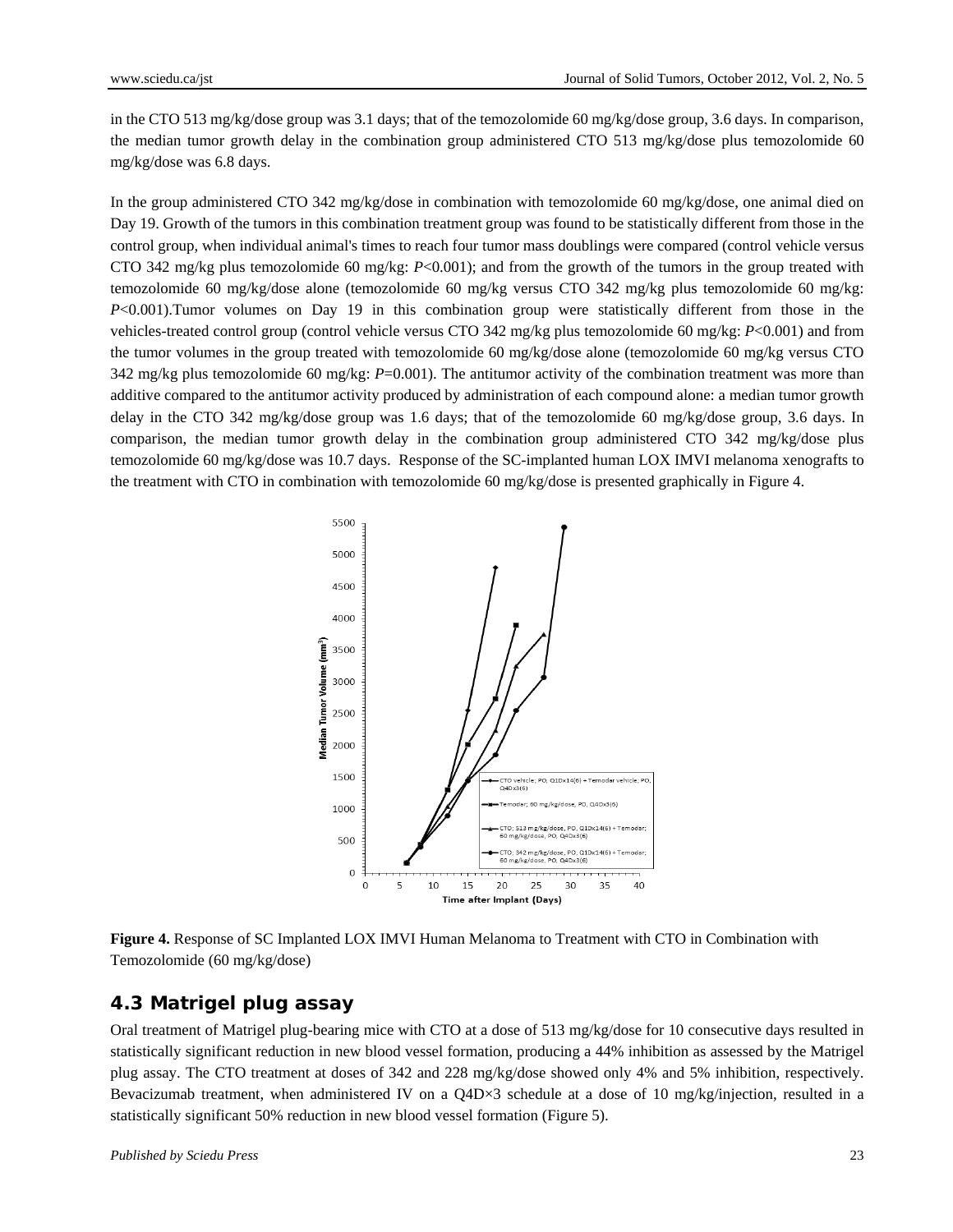

**Figure 5.** Blood Vessels Formation within Matrigel Plugs in Mice Receiving Different Treatments (Average number of blood vessels + SE)

## **4.4 Plasma drug levels**

| Table 3. CAI Plasma Levels for CTO/tolerance Experiment |  |  |  |
|---------------------------------------------------------|--|--|--|
|---------------------------------------------------------|--|--|--|

| <b>Sample</b>        | <b>Final Concentration (ng/mL)</b> |
|----------------------|------------------------------------|
| Average of 5 samples | 11702                              |
| Standard deviation   | 2693                               |

| Treatment*                         | <b>Final Concentration (ng/mL)</b> |
|------------------------------------|------------------------------------|
| CTO vehicle + temozolomide vehicle | No peak                            |
| CTO 513                            |                                    |
| Average                            | 10320                              |
| Standard deviation                 | 1527                               |
| <b>CTO 342</b>                     |                                    |
| Average                            | 6385                               |
| Standard deviation                 | 1731                               |
| CTO 513 + temozolomide 90          |                                    |
| Average                            | 11760                              |
| Standard deviation                 | 2977                               |
| CTO 342 + temozolomide 90          |                                    |
| Average                            | 10530                              |
| Standard deviation                 | 2703                               |
| CTO 513 + temozolomide 60          |                                    |
| Average                            | 9770                               |
| Standard deviation                 | 1512                               |
| CTO 342 + temozolomide 60          |                                    |
| Average                            | 8610                               |
| Standard deviation                 | 2275                               |

**Table 4.** CAI Plasma Levels for LOX IMVI Melanoma Xenograft Experiment

\* Doses are in mg/kg/dose.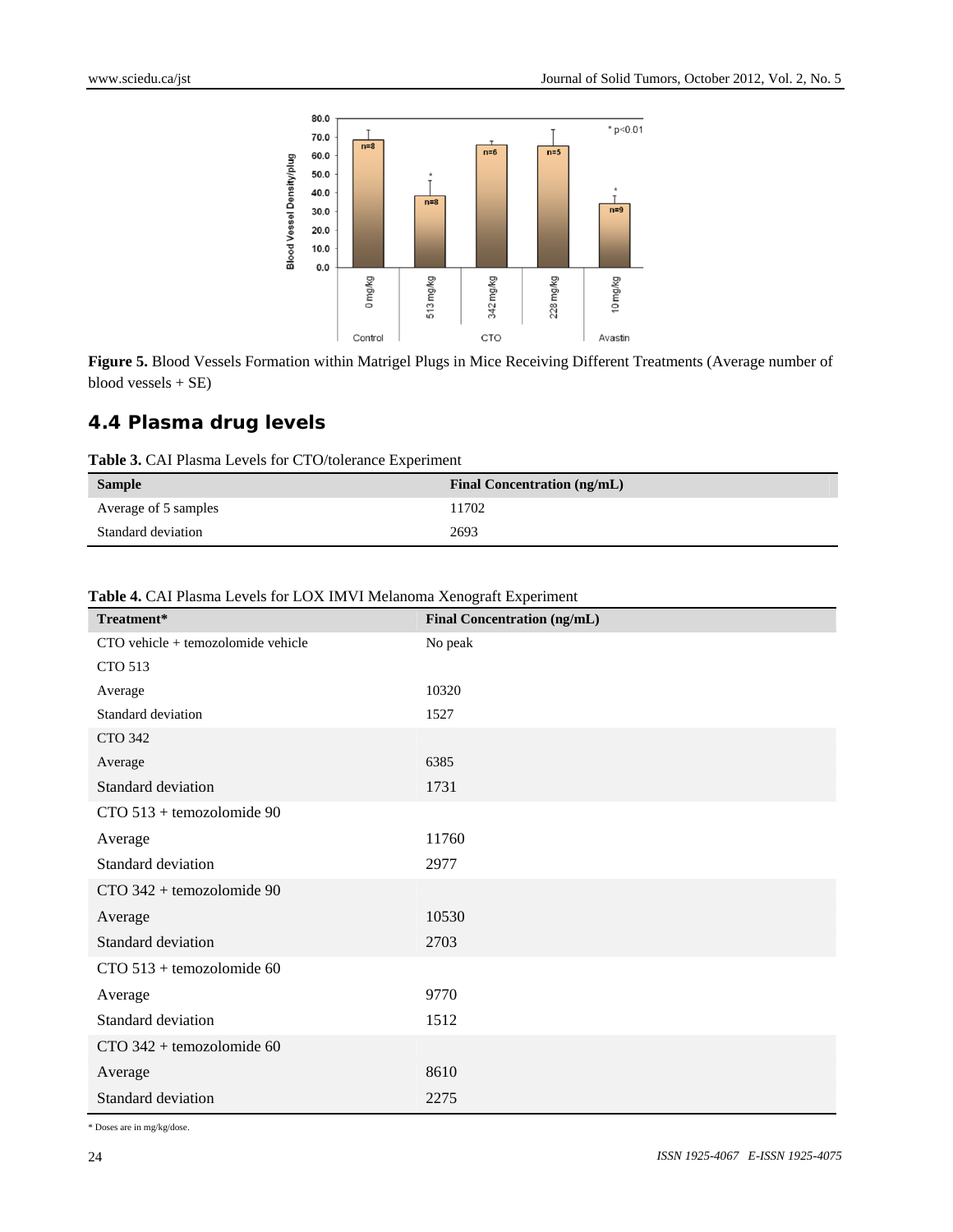The CAI levels measured in plasma of non-tumored mice collected 4 hours after the last, fifteenth daily treatment with CTO at a dose of 1026 mg/kg/dose ranged from 8,810 ng/mL to 15,000 ng/mL. The average plasma drug level of the five samples was 11,702 ng/mL with a standard deviation of 2,693 ng/mL (Table 3).

The CAI levels in plasma samples from the LOX IMVI melanoma xenograft study are shown in Table 4. For the 513 mg/kg/dose group, no statistical differences in the mean values were found between the groups administered CTO only (10,320 ng/mL), CTO with 60 mg/kg of temozolomide (9,770 ng/mL), and CTO with 90 mg/kg of temozolomide (11,760 ng/mL).

For the 342 mg/kg/dose group, no statistical difference between the mean values was found in the groups administered CTO only  $(6,385 \text{ ng/mL})$  and CTO and 60 mg temozolomide  $(8,610 \text{ ng/mL})$ . There was, however, a statistical difference between the mean values of the groups administered CTO only (6,385 ng/mL) and CTO and 90 mg temozolomide (10,530 ng/mL).

| <b>Groups Compared</b>                                                              | <b>Statistically Significant</b> |
|-------------------------------------------------------------------------------------|----------------------------------|
| CTO 513*<br>VS.<br>CTO 342 <sup>1</sup>                                             | Yes                              |
| CTO 513<br>VS.<br>CTO 513 + temozolomide $90^1$                                     | $\rm No$                         |
| CTO 513<br>VS.<br>CTO 513 + temozolomide $60^1$                                     | N <sub>o</sub>                   |
| <b>CTO 342</b><br>VS.<br>CTO 342 + temozolomide $90^1$                              | Yes                              |
| CTO 342<br>VS.<br>CTO 342 + temozolomide $60^1$                                     | N <sub>o</sub>                   |
| CTO 513<br>VS.<br>CTO 513 + temozolomide 90<br>VS.<br>CTO 513 + temozolomide $60^2$ | N <sub>o</sub>                   |
| CTO 342<br>VS.<br>CTO 342 + temozolomide 90<br>VS.<br>CTO 342 + temozolomide $60^2$ | Yes                              |

**Table 5.** Summary of Statistical Comparison of Plasma Levels for LOX IMVI Melanoma Xenograft Experiment

\* Doses are in mg/kg/dose.

1 One-tailed T test with 95% confidence interval

2 One-way ANOVA with 95% confidence interval

Further statistical analysis using one-way ANOVA showed a statistical difference between the mean values for the groups administered CTO 342 mg/kg/dose, CTO 342 mg/kg/dose and temozolomide 90 mg/kg/dose, and CTO 342 mg/kg/dose and temozolomide 60 mg/kg/dose. A statistical difference was not seen for the groups administered CTO 513 mg/kg/dose,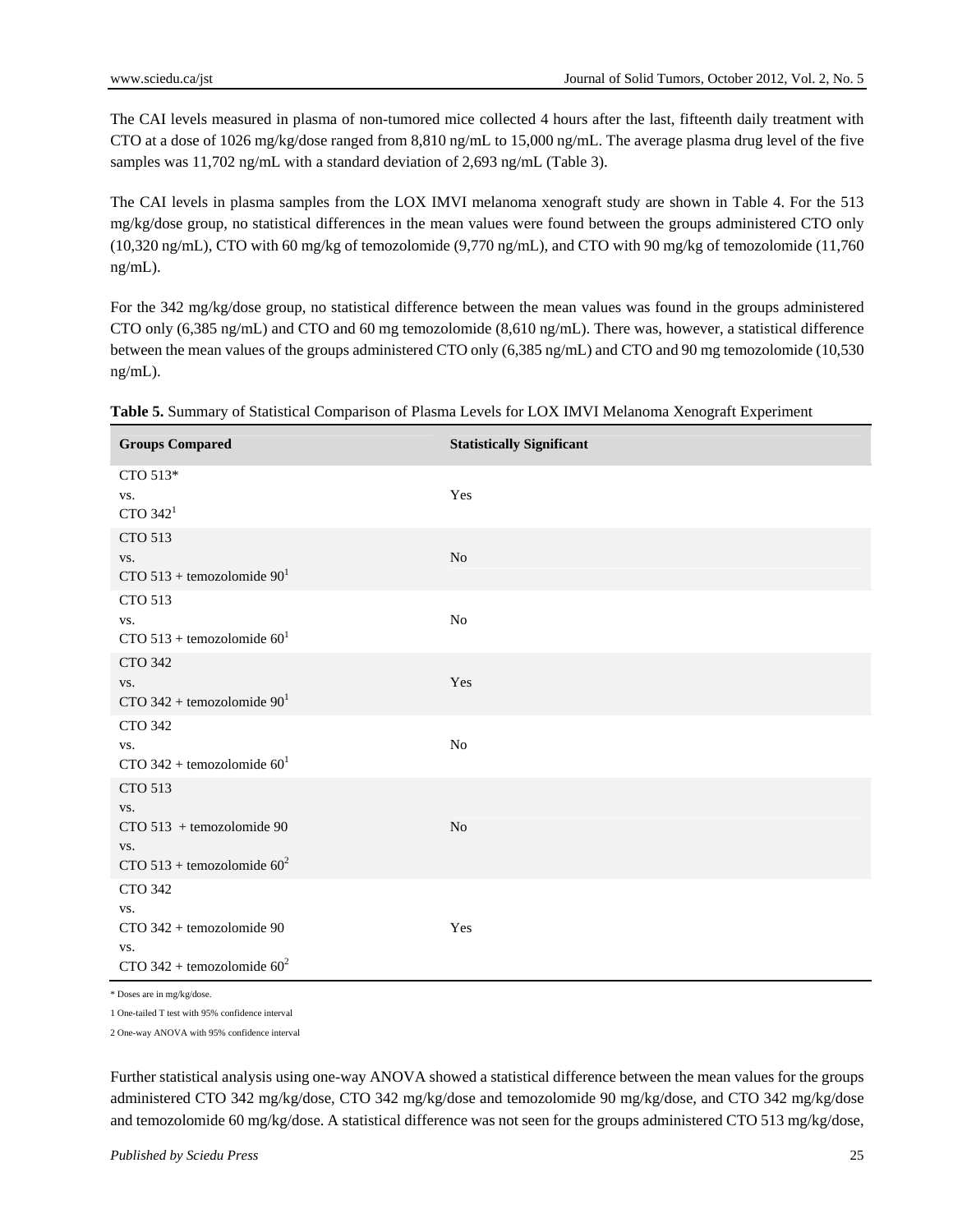CTO 513 mg/kg/dose and temozolomide 90 mg/kg/dose, and CTO 513 mg/kg/dose and temozolomide 60 mg/kg/dose. A summary of statistical comparisons is shown in Table 5.

## **5 Discussion**

Our experiments show that a metronomic schedule of CTO alone or the combination of CTO with temozolomide may offer a potentially improved approach to melanoma treatment. Oral administration of CTO 513 or 342 mg/kg/dose for 14 consecutive days resulted in a measurable inhibition of the growth of the human LOX IMVI melanoma xenografts when implanted SC in female athymic NCr-*nu/nu* mice. The observed antitumor activity of CTO was not dose dependent. Oral administration of temozolomide 90 and 60 mg/kg/dose once every four days for a total of three treatments resulted in a measurable, dose-dependent inhibition of the growth of human LOX IMVI melanoma xenografts.

While the combination treatment of CTO at both doses tested with temozolomide 90 mg/kg/dose did not result in an increased antitumor activity compared to the antitumor activity produced by the administration of temozolomide alone at 90 mg/kg/dose, the combination treatment of CTO at both doses tested with temozolomide 60 mg/kg/dose resulted in an increased antitumor activity compared to the antitumor activity produced by the administration of temozolomide alone at 60 mg/kg/dose. While the antitumor activity of the combination treatment of CTO at 513 mg/kg/dose plus temozolomide at 60 mg/kg/dose was additive, the antitumor activity of the combination treatment of CTO at 342 mg/kg/dose plus temozolomide at 60 mg/kg/dose was more than additive. These results demonstrate that a dose-dilution strategy of using lower doses of temozolomide produced the maximum antitumor activity without more frequent intervals as in metronomic chemotherapy. This outcome is contrary to the established practice of dose dense strategies currently used in treating cancer patients [10, 11]. In combination therapy, nonoverlapping patterns of normal organ toxicity allow both drugs to be used at full dosages for optimal efficacy <sup>[10]</sup>; however, our results reveal the potential to achieve maximum treatment effects and lower toxicities through a dose-dilution strategy.

There was a dose-related difference with regard to CAI plasma levels between the two groups treated with CTO in the absence of temozolomide. A statistically significant difference was observed in the CAI mean plasma levels of samples from the CTO 342 mg/kg/dose groups as a function of temozolomide dosing. However, the observed difference was not statistically significant for the CTO 513 mg/kg/dose groups as a function of temozolomide. Mean CAI plasma levels in the groups administered 342 mg/kg/dose administered with 90 mg/kg of temozolomide were not statistically different from the mean levels of the groups administered 513 mg/kg dose with or without temozolomide. Despite having comparable CAI levels in these groups, there were differences in the response of SC LOX IMVI tumor growth as a function of temozolomide. In a comparison of the group administered 513 mg/kg CTO with 90 mg/kg of temozolomide versus 90 mg/kg temozolomide alone, the median days to 4 doublings increased by 3 days and the T/C value decreased by 9%. In a comparison of the group administered 342 mg/kg CTO with 90 mg temozolomide versus the 513 mg/kg CTO with 90 mg/kg of temozolomide, the median days to 4 doublings increased by 3.3 days and the T/C value decreased by 8%. This result demonstrates some degree of synergistic activity of the dual mode therapy at comparable mean CAI plasma levels.

Plasma samples from non-tumored mice dosed with 1026 mg/kg/dose once a day for 15 days collected 4 hours after dosing on day 15, had measured levels of CAI ranging from 8,810 ng/mL to 15,000 ng/mL. The average plasma drug level of the five samples was 11,702 ng/mL with a standard deviation of 2,693 ng/mL.

Statistical analysis of plasma levels from tumored mice in the IMVI xenograft experiment showed a statistical difference between mean plasma levels of CAI (342 mg/kg/dose) as a function of administration of temozolomide at 0, 60 or 90 mg/kg/dose Q4D×3. No statistical difference was found in the 513 mg/kg/dose groups as a function of temozolomide dosing. The observed difference in mean plasma levels is not likely due to metabolic drug-drug interaction, as temozolomide is converted to its active form via hydrolysis at physiological pH rather than by CYP450-mediated enzymatic biotransformation.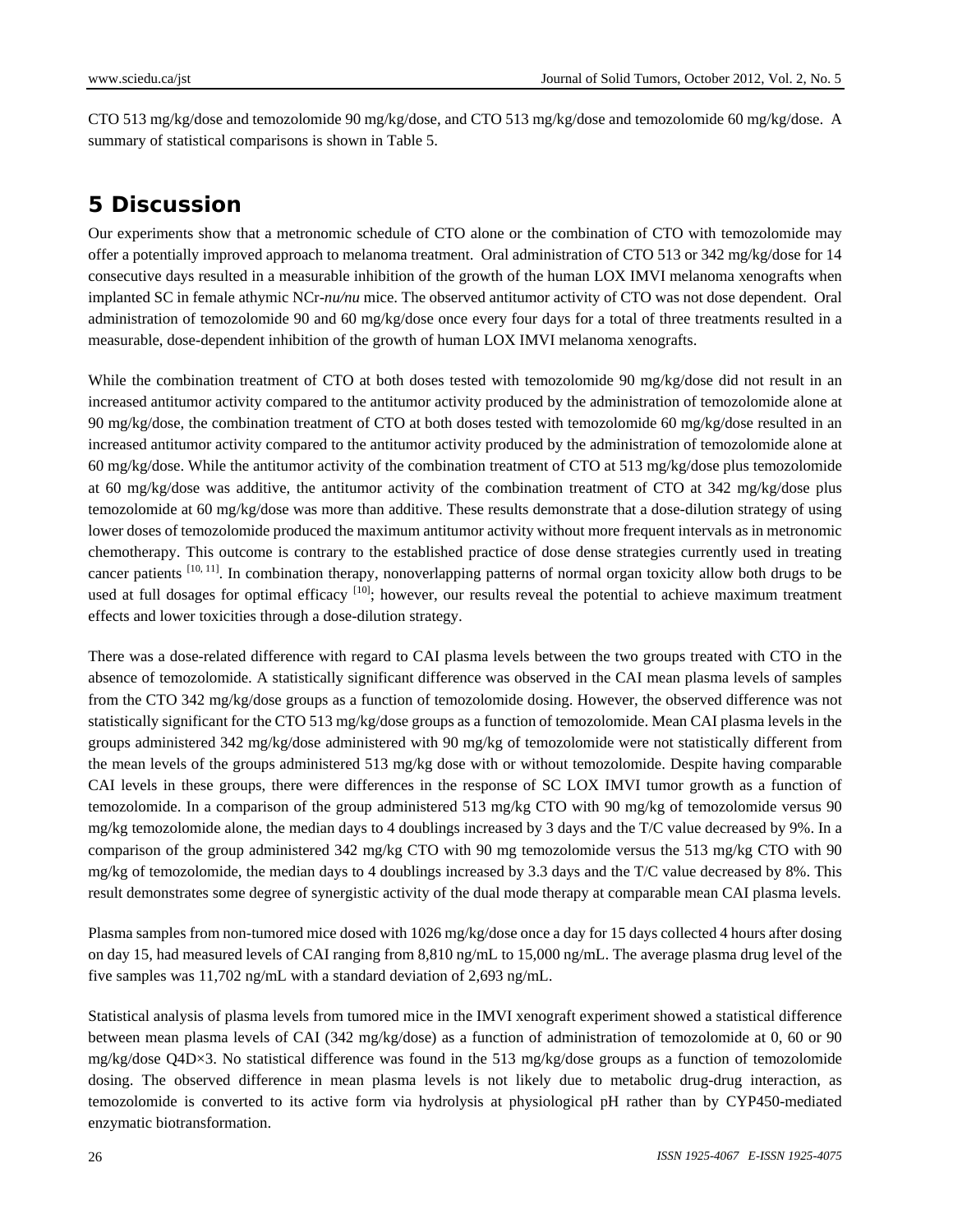Enhanced expression of the P-gp transport protein (MDR-1) can increase drug efflux and affect drug sensitivity. Inhibition of P-gp has been used as a strategy to reverse drug resistance  $[19]$ . However, inhibition may decrease systemic cytotoxic chemotherapy elimination and increase toxicity and adverse events  $^{[20]}$ . Initial clinical success with first- and second-generation inhibitors has been limited by unacceptable toxicity and unpredictable pharmacokinetic interactions. Third-generation P-gp inhibitors have been developed that have greater specificity and do not have PK effects on co-administered cytotoxic drugs  $[21]$ .

A possible explanation for the reported differences in mean CAI plasma levels could involve P-gp efflux transporters. Because CAI has previously been shown to be a substrate for P-gp, if temozolomide were to act as weak P-gp efflux inhibitor, an increase in absorption of CAI in a dose-related manner could be observed. One variant in the MDR1 genotype is associated with the survival of patients with glioblastoma who are treated with temozolomide. This MDR variant may alter the affinity of P-gp for temozolomide  $[22]$ . If temozolomide were indeed a weak P-gp efflux inhibitor, its contribution would not be as readily observed at higher doses of CTO, where absorption by passive diffusion would dominate.

Administration of CTO at a dose of 513 mg/kg/dose for 10 consecutive days resulted in a statistically significant reduction in new blood vessel formation. The main cause of visual loss in AMD is the development of choroid neovascularization. This antiangiogenic activity of CTO could potentially limit the development of neovascularization in complications of AMD $^{[23]}$ .

CTO is a small molecule with favorable pharmacokinetic and toxicokinetic profiles and multiple signaling targets. CTO is an inhibitor of calcium-mediated signal transduction, thereby inhibiting the PI3K and VEGF pathways, leading to inhibition of angiogenesis, thus providing a strong rationale for its clinical evaluation for the treatment of melanoma. CAI (the active component of CTO) has been shown to inhibit VEGF-induced vascular endothelial cell proliferation. In nonclinical studies, CTO showed improved bioavailability and diminished toxicity, suggesting that higher plasma concentrations can be achieved with lower doses, thereby avoiding the toxicity observed with CAI. Given its significant inhibitory effect at low doses in combination with temozolomide, this dose dilution strategy, versus a dose-dense strategy, shows potential in the treatment of melanoma.

## **6 Conclusion**

These results suggest that CTO enhances the sensitivity of temozolomide and may permit use of lower doses of temozolomide to obtain an optimum antitumor effect in combination therapy, thus reducing toxicity of high temozolomide doses in this melanoma model.

### **Acknowledgments**

Xenograft studies were carried out under contract with Southern Research Institute, Birmingham, AL. We thank J. Abbott, who provided medical writing services on behalf of Tactical Therapeutics, Inc.

### **Conflicting interests**

Rashida A. Karmali, shareholder of Tactical Therapeutics, Inc.

## **References**

- [1] Shi H, Kong X, Ribas A, Lo RS. Combinatorial treatments that overcome PDGFRbeta-driven resistance of melanoma cells to V600EB-RAF inhibition. Cancer Research. 2011; 71: 5067-74. PMid:21803746 http://dx.doi.org/10.1158/0008-5472.CAN-11-0140
- [2] Flaherty KT, Puzanov I, Kim KB, et al. Inhibition of mutated, activated BRAF in metastatic melanoma. The New England journal of medicine. 2010; 363: 809-19. PMid:20818844 http://dx.doi.org/10.1056/NEJMoa1002011